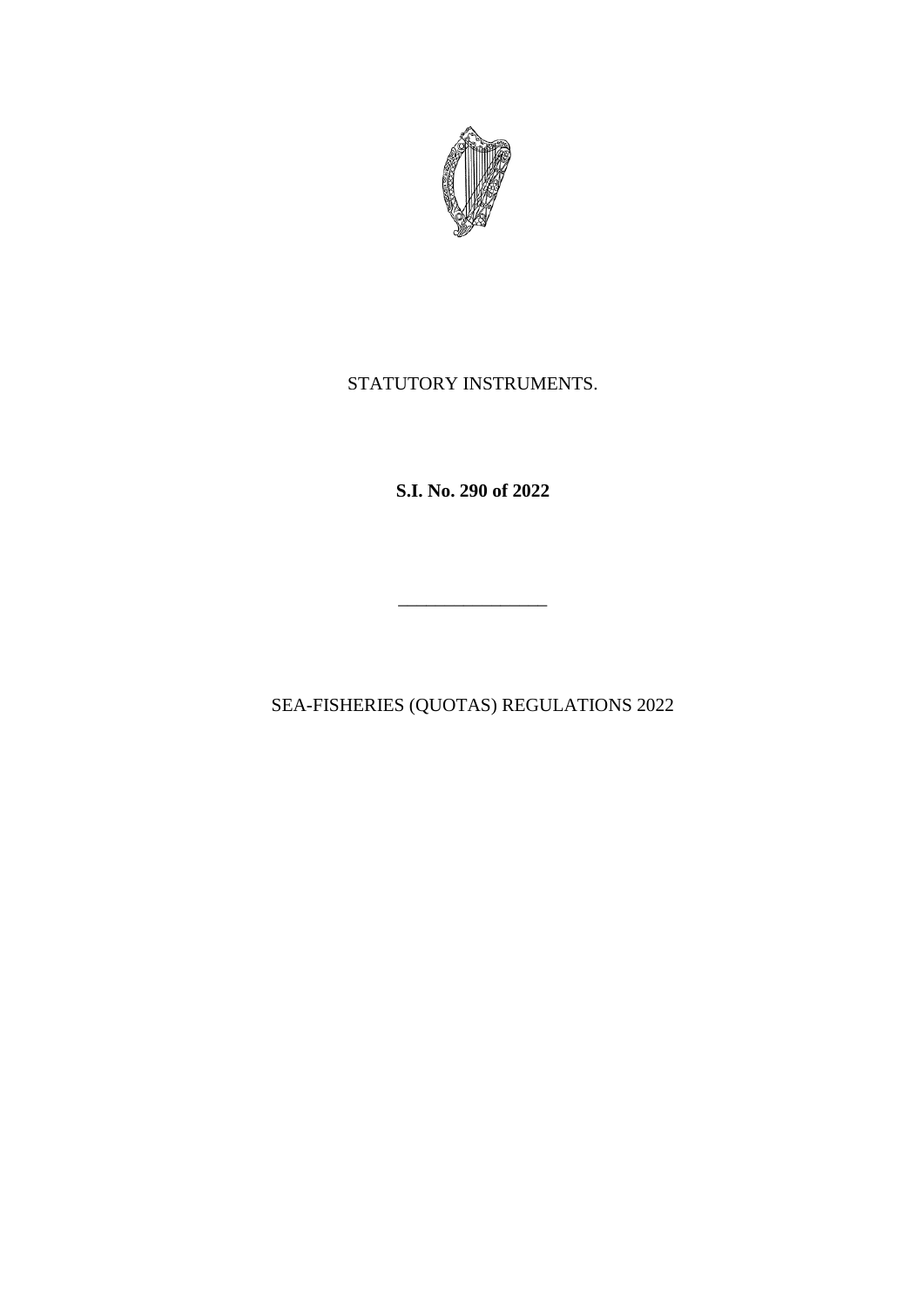## S.I. No. 290 of 2022

#### SEA-FISHERIES (QUOTAS) REGULATIONS 2022

I, CHARLIE MCCONALOGUE, Minister for Agriculture, Food and the Marine, in exercise of the powers conferred on me by sections 3 and 14 of the Sea-Fisheries and Maritime Jurisdiction Act 2006 (No. 8 of 2006) and the Sea-Fisheries, Foreshore and Dumping at Sea (Transfer of Departmental Administration and Ministerial Functions) Order 2007 (S.I. No. 707 of 2007) (as adapted by the Agriculture, Fisheries and Food (Alteration of Name of Department and Title of Minister) Order 2011 (S.I. No. 455 of 2011)), for the purpose of giving effect to Council Regulation (EU) 2022/109 of 27 January  $2022<sup>1</sup>$  and Council Regulation (EU)  $2022/515$  of 31 March  $2022<sup>2</sup>$ , hereby make the following regulations:

1. These Regulations may be cited as the Sea-Fisheries (Quotas) Regulations 2022.

2. (1) In these Regulations "Quota Regulation" means Council Regulation (EU) 2022/109 of 27 January 2022 as amended by Council Regulation (EU) 2022/515 of 31 March 2022.

(2) A word or expression that is used in the Quota Regulation and is also used in these Regulations, has, unless the context otherwise requires, the same meaning in these Regulations as it has in the Quota Regulation.

- 3. The master of
	- (*a*) an Irish sea-fishing boat wherever it may be, or
	- (*b*) a sea-fishing boat in the exclusive fishery limits of the State

shall comply with Articles 8, 13, 15, 16, 17, 18, 22, 25, 26, 28, 31, 32, 33, 35, 36, 38, 39, 40, 41(2), 42, 43, 46, 47, 48 and 56 of the Quota Regulation.

4. (1) Subject to paragraph (2), the master of -

- (*a*) an Irish sea-fishing boat wherever it may be, or
- (*b*) a sea-fishing boat in the exclusive fishery limits of the State

shall comply with Article 11(1),  $(2)$ ,  $(3)$  and  $(4)$  of the Quota Regulation in relation to sea bass.

(2) The master of an Irish sea-fishing boat operating in ICES Sub-area 6 or ICES Sub-area 7 is subject to the Bass (Conservation of Stocks) Regulations 2006 (S.I. No. 230 of 2006) in relation to sea bass.

<sup>1</sup> OJ L 21, 31.1.2022, p.1

 $^{2}$  OJ L 104 1.4.2022, p.1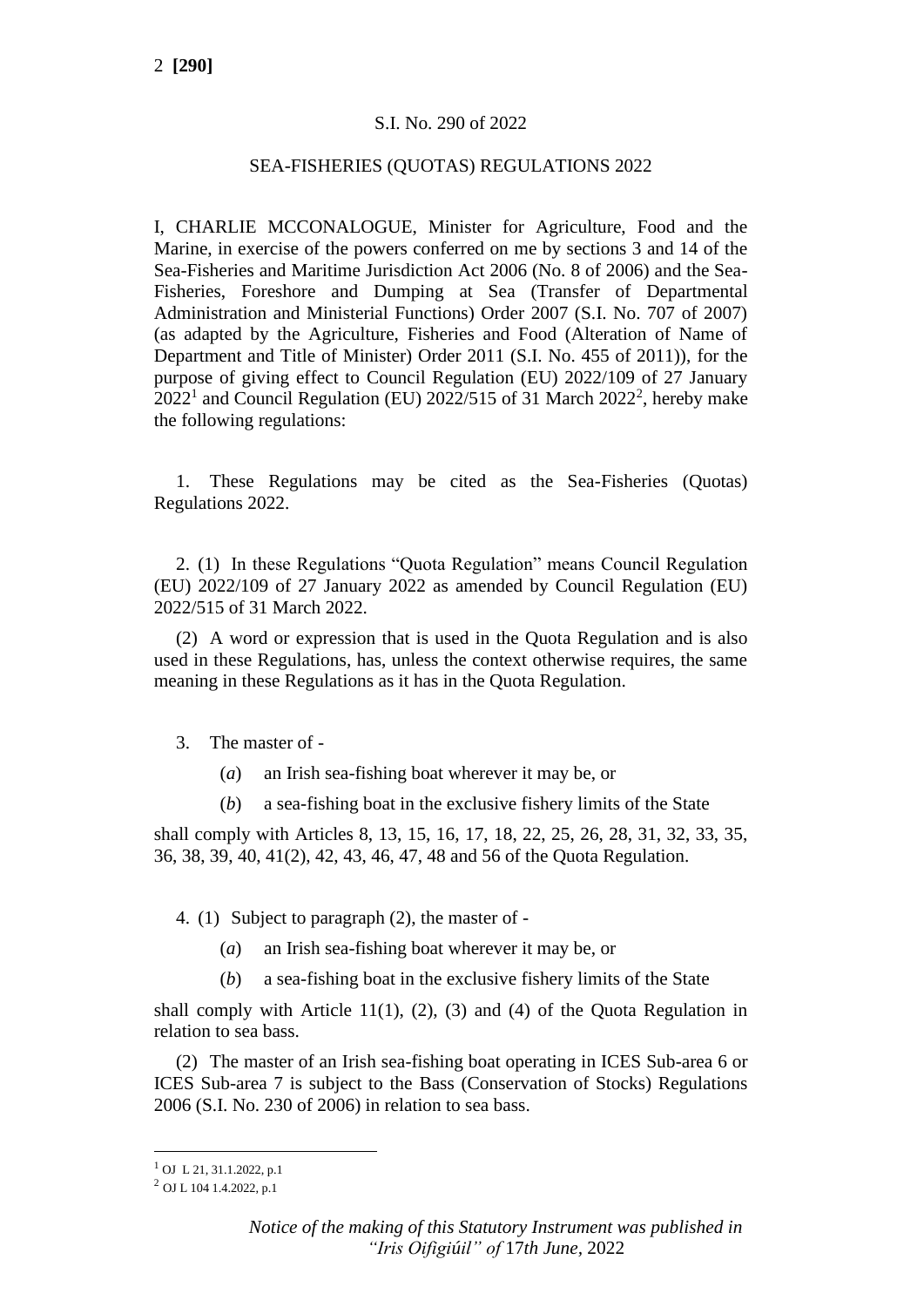(3) A person engaged in recreational fisheries that is fishing for sea bass shall comply with Articles 11(5), and 12(2) of the Quota Regulation.

5. The Sea-Fisheries (Quotas) Regulations 2021 (S.I. No. 69 of 2021) are revoked.



GIVEN under my Official Seal, 8 June, 2022.

CHARLIE MCCONALOGUE, Minister for Agriculture, Food and the Marine.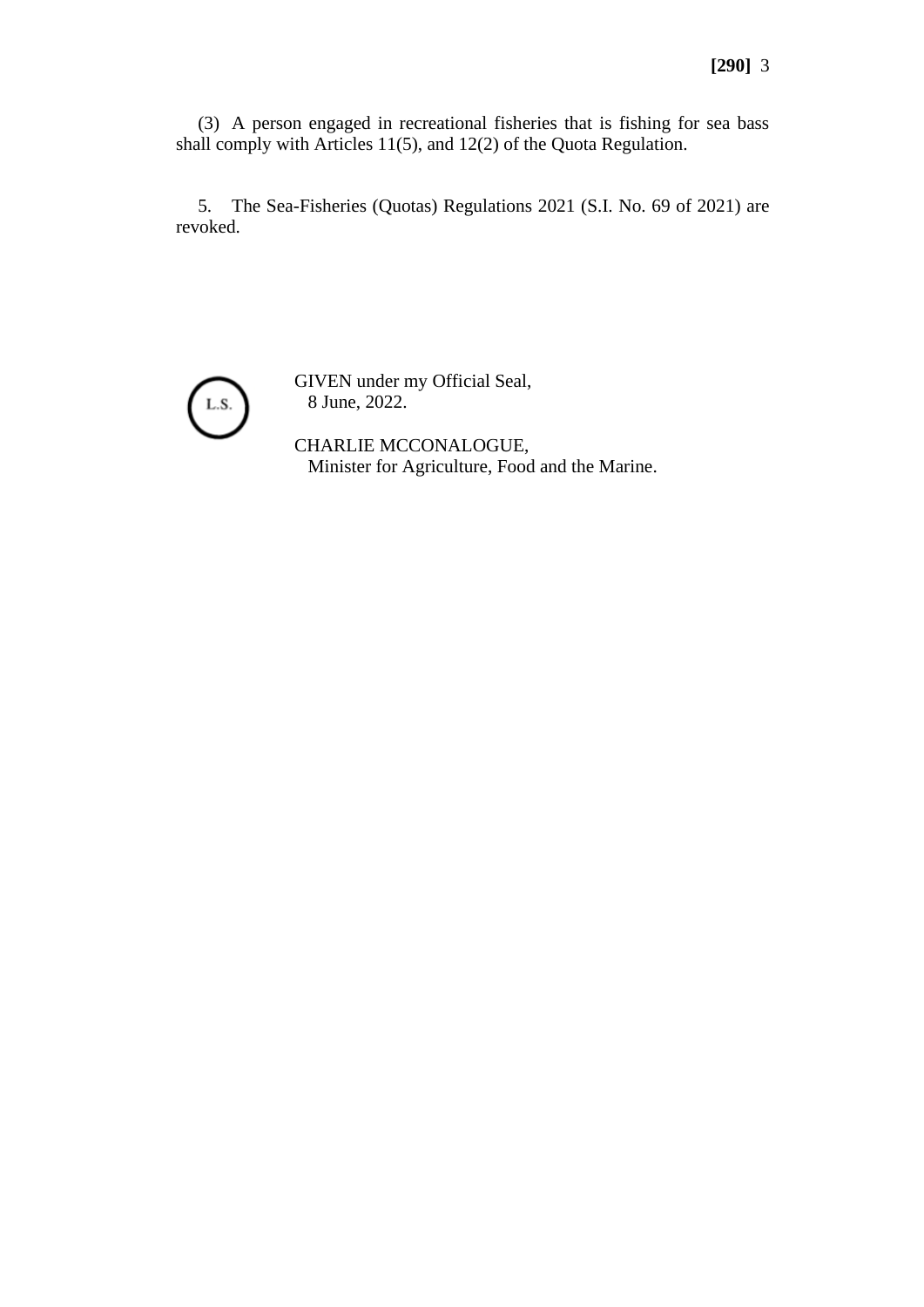## EXPLANATORY NOTE

# (*This note is not part of the Instrument and does not purport to be a legal interpretation.*)

These Regulations have the purpose of giving effect to the provisions of Council Regulation (EU) 2022/109 and Council Regulation (EU) 2022/515 fixing for 2022 the fishing opportunities for certain fish stocks and groups of fish stocks, applicable in Union waters and, for Union fishing vessels, in certain non-Union waters.